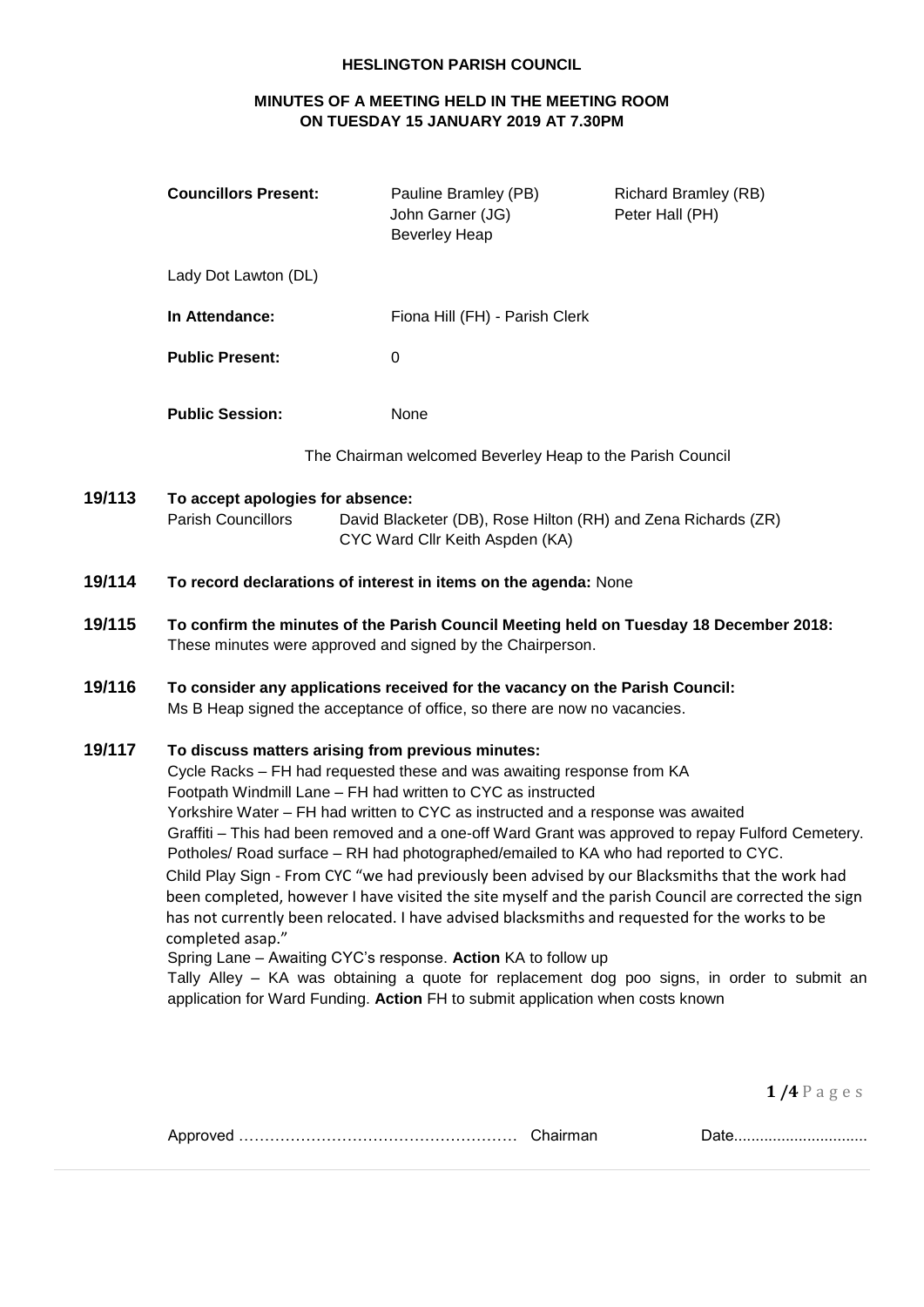Main Street Parking Bay – Sue Gill, Traffic Project Officer, CYC (emailed 14Jan19) – "*Because of other incoming work pressures, we are behind our anticipated timescale with the review. Because of this we are advertising minor, less-controversial amendments using officer delegated powers in the near future (December or January).*

*The areas we are taking forward at this time are: the requested change for the12hr bay to 2hrs for non-permit holders on Main Street (opposite Hall Park).*

### **19/118 To Discuss, if necessary, long-standing matters:**

1. Appearance of village – PB had reported a fly-tipped fridge freezer, which CYC collected the same day. DL reported NatWest unfinished external repair **Action** DL would call into the NatWest to find out when the repaired window sill would be finished.

2. Highway Matters - NTR

3. City of York Council

3.1 Article 4 (2) Direction – NTR

3.2 Footpath on University Road/obstructed by root growth – **Action** KA was obtaining quote for work around root growth, in order to submit an application for Ward Funding. (Note: this area is in Hull Road Ward not H&F)

4. University of York – Cycle Track, University Road

Andy Vose, Transport Planner, CYC (emailed 14Jan19) – *"I asked for the markings which need refreshing to be redone and gave one of my colleagues a budget code for the work on Christmas Eve. I'm afraid I don't have a date for the work as it will be commissioned by our Highways team but it has been passed through to the relevant team to take forward now".*

FH had written to the University Registrar to request a timeline for the safety work on University Road, included in the Master Plan. Received a reply asking for further details. **Action** FH to respond

4.1 Antisocial Behaviour – This was discussed at length. This term is historically the quietest as exam term. The new York Streetwise Scheme was a cause for concern, as the route is large and only 2 pairs of patrollers were covering it all. **Action** FH would contact North Yorkshire Police to request a meeting with officers responsible for the Campuses.

5. Neighbourhood Planning – The consultation documents were now on the website and the consultation period begins 29 January 2019. **Action** Set up heslingtonpcnplan@outlook.com to forward received email responses to PB & DB

6. Communication: The website is up to date. PH was currently drafting the newsletter and the final version would be circulated by email tomorrow. **Action** PH to make agreed amendment & circulate. FH to forward to printers.

### **19/119 To receive any matters raised by members of public:** None

### **19/120 To report and make relevant recommendations on new planning applications:**

*Letter A: We support the application*

*Letter B: We have no objections*

*Letter C: We do not object but wish to make comments or seek safeguards as set out overleaf Letter D: We object on the planning grounds set out overleaf* 1. 18/02617/FUL Walnut Barn, 2 The Orchard, Walnut Close No Objection. Unanimous

FH had, just today, circulated an email from CYC detailing changes to the Planning Consultation Process

Land South of York University - FH was asked to contact CYC and the developers to set up a forum, which would meet on a monthly basis. **Action** FH contact CYC and developers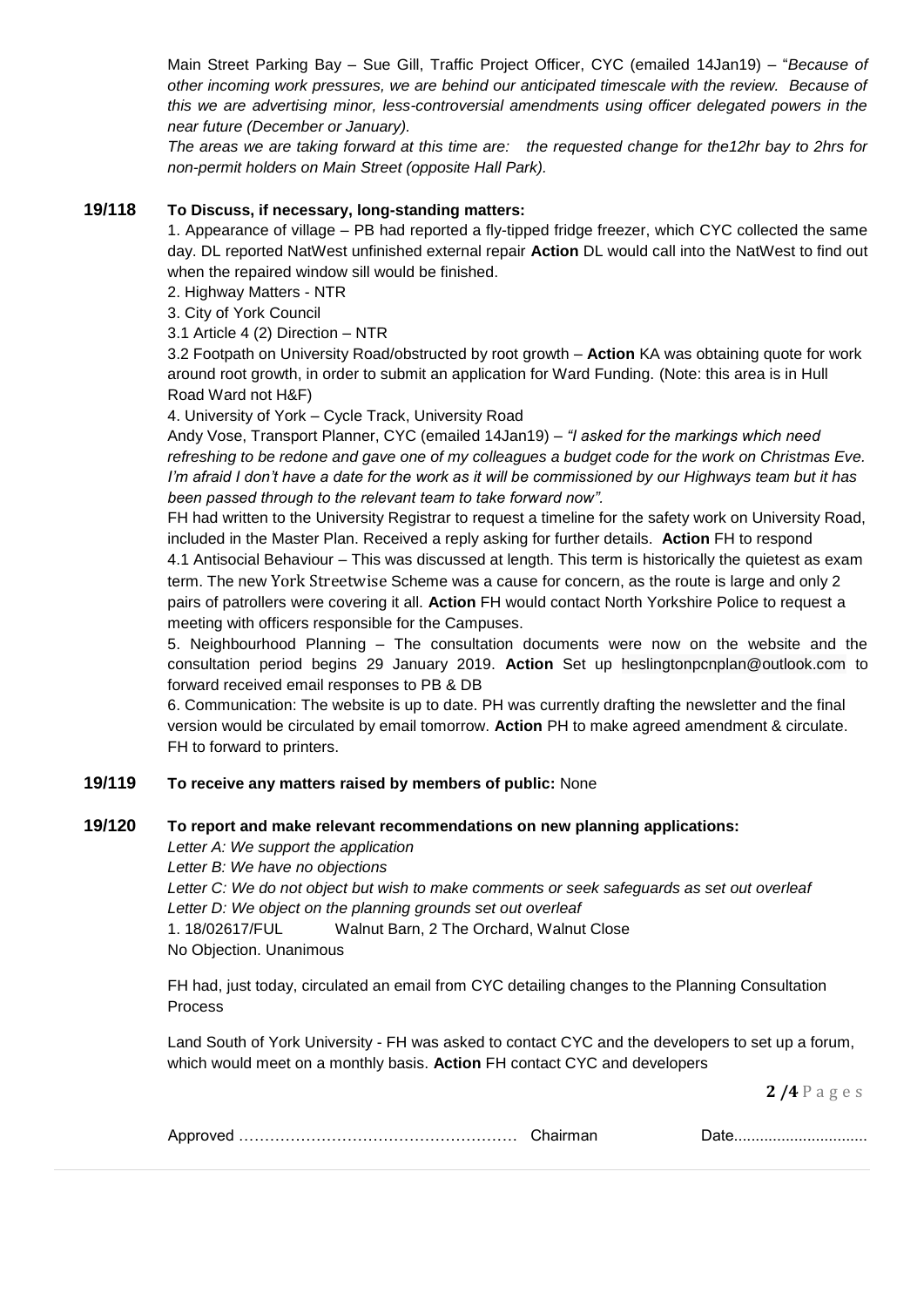# **19/121 To report planning decisions by City of York Council:**

1. 18/01416/REMM Land to the South of Field Lane Approved 2. 18/02493/CLU 22 The Crescent Granted

### **19/122 To receive reports from representatives of following outside bodies:**

- 1. Ward Councillors Updates given within the minutes
- 2. North Yorkshire Police NTR
- 3. Heslington East Community Forums NTR
- 4. Good Neighbours Forum NTR
- 5. Ouse and Derwent Drainage Board NTR
- 6. Sports Field NTR
- 7. York Environment Forum NTR
- 8. Alms Houses NTR

9. The Meeting Room – DL reported received estimates for decorating the lobby and the main room. Work on the lobby would commence 11Mar18. Ward funding had been received towards the setting up of a luncheon club.

10. Fulford & Heslington Ward – PB/DB had attended the meeting last week and details of the two grants for Heslington had been detailed within these minutes.

#### **19/123 To receive any new correspondence received by the council:**

Bench Request – the resident requesting this had emailed again requesting details of designs etc. The Parish Council discussed this at length and felt uncomfortable about setting a precedent for future requests and as the CYC were soon to enter purdah, the decision was made to defer this more consideration after the elections. **Action** FH to reply to the resident.

#### **19/124 To receive matters raised by members:**

Community Review – **Action** FH would contact Andrew Flecknor /KA cc PB to chase up this urgent matter.

#### **19/125 To discuss matters raised by Parish Clerk/Responsible Financial Officer:**

1. Bookkeeping records for year ending 31 Mar 18 to date

FH circulated copies of a bank reconciliation dated 10 January 2019 showing a balance of £31188.39, along with an income & expenditure report.

2. Financial management - Internal Controls, Property/Asset Checks, Internal/External Audits, GDPR

- 2.1 Budget/Precept 2019-2020
- The Parish Council note the expenditure budget

3. Matters raised with/by Yorkshire Local Councils Association (YLCA)

Info/updates emailed to Cllrs. FH highlighted articles in the White Rose Update on elections, chairpersons, PPL/PRS, precepts and waste licences. Next meeting 7<sup>th</sup> Feb

4. To approve the following invoices for payment

|                | Salary                          | £339.33  |
|----------------|---------------------------------|----------|
| Parish Clerk   | Salarv                          | £280.33  |
| <b>TG Cutt</b> | <b>Fire Extinguisher Checks</b> | £71.58   |
| Focus 4 Print  | Neighbourhood Plan              | £1277.26 |
|                | Lengthsman                      |          |

### **19/126 To confirm the dates of the future meeting(s) on Tuesdays at 7.30 p.m. in the Meeting Room as:**

19Feb19, 19Mar19, 16Apr19, 21May19, 18Jun19, 16Jul19, 20Aug19, 07Sep19, 15Oct19, 19Nov19, 17Dec19

------------------------------------------------------------------------------------------------------------------------------------------------------------------------------

|  |  | <u>Balv</u> |
|--|--|-------------|
|--|--|-------------|